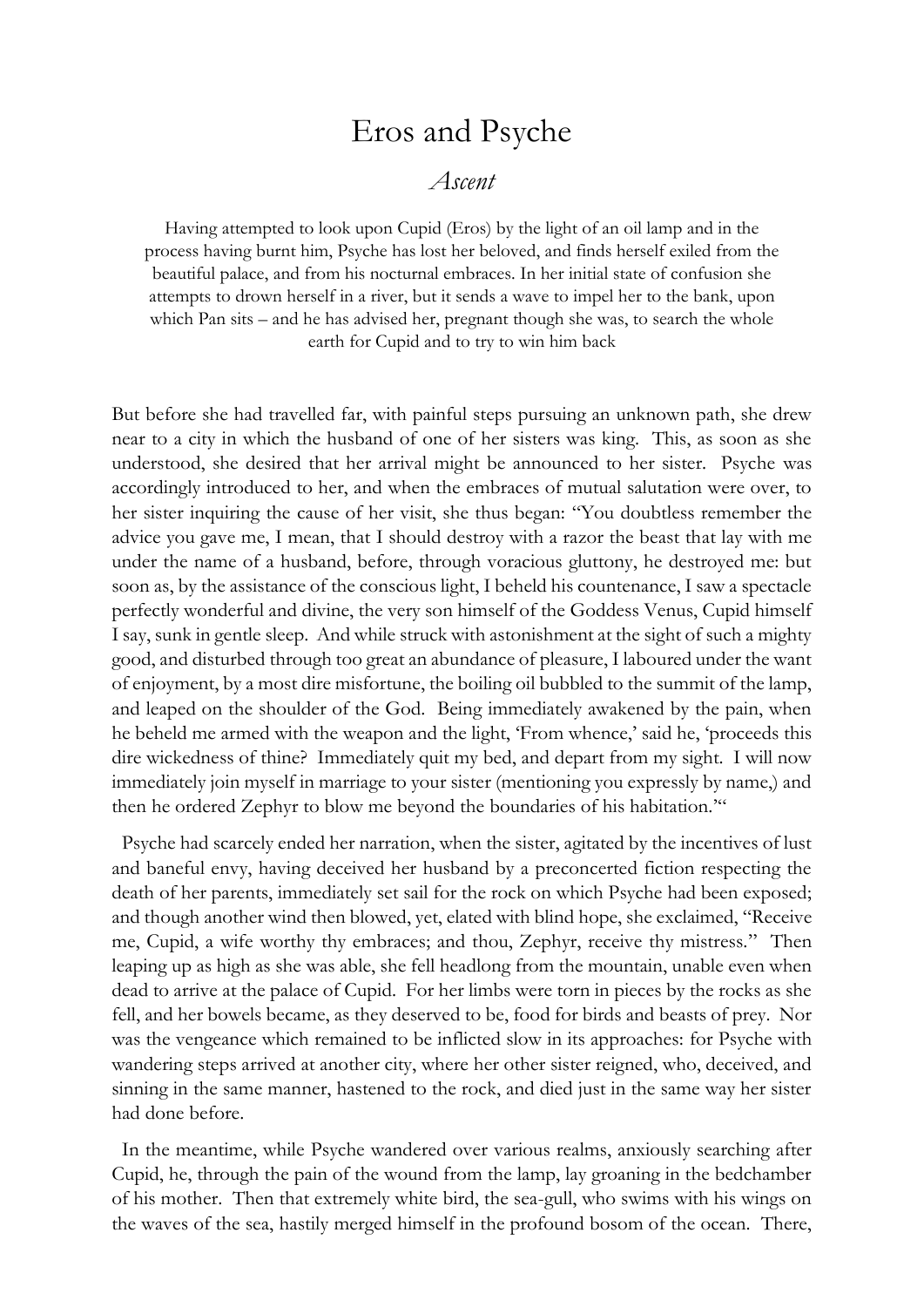placing himself near Venus, as she was bathing and swimming, he informed her that her son was severely burnt, that he was groaning with the pain of the wound, and that his cure was doubtful. That, besides this, the whole family of Venus was every where reviled; in the first place, Cupid, because he had retired to a mountain, in order to have illicit connection with a girl; and, in the next place, said he, yourself, by thus withdrawing to swim in the sea. Hence it is said, continued the bird, that there is no longer any pleasure, elegance, and festivity to be found, but that every thing is inelegant, rustic, and horrid; that nuptial ties, social friendships, and love of children, are no more; but in their place have succeeded enormous filth, and the bitter loathing of sordid compacts. Thus did this loquacious and impertinent bird defame the son of Venus, by murmuring scandal in her ear.

 But Venus, being enraged at the information, demanded to know the name and nature of her sons secret lover, and on hearing that it is the mortal, Psyche, exclaimed, "Does he then love her who is the rival of my beauty, and who is emulous of my name?" Thus complaining, she immediately emerged from the sea, and hastened to her golden bedchamber, where she found her son sick, as she had been told, and so vehemently raving through the pain, that she heard him before she reached the doors. "This is fine conduct, indeed!" said she, "and very agreeable to *our* dignified birth, and *your* temperance: that you should trample on the precepts of your mistress and mother, and, so far from tormenting my enemy with sordid love, take her to your licentious and immature embraces, on purpose that I might suffer the indignity of having my enemy for my daughter-in-law."

The angry Goddess, threatens to disown Cupid and considers sending for Sobriety who would "rifle his quiver, disarm his arrows, unbend his bow, extinguish his torch, and punish his body with still sharper remedies." Having thus given vent to her passion, full of venereal bile, she rushed impetuously out of doors. But Ceres and Juno immediately attended her, and, perceiving her angry countenance, asked her why she did so great an injury to the gracefulness of her sparkling eyes, by such a sullen contraction of her brows? To whom Venus thus replied: "You are come very opportunely to be the executioners of that violence which has taken possession of my ardent breast. I beg, therefore, that with the utmost care and diligence you will inquire after the fugitive Psyche; for the infamous report respecting my house, and the conduct of my unworthy son, cannot be unknown to you."

 Then the two Goddesses, being ignorant of what had happened, thus endeavoured to mitigate the raging anger of Venus: "What offence has your son committed, that you so violently oppose his pleasures, and are impatient to destroy her whom he loves? What crime, we beseech you, can he be charged with in loving, without restraint, a beautiful virgin? Can you be ignorant of his sex and youth? Or have you, indeed, forgot how old he is? What, because he carries his years elegantly, would you always consider him as a boy? Is it possible, that you, who are his mother, and besides this a woman of understanding, can be determined always to pry inquisitively into his sport, blame his luxury and amours, and reprobate, in your beautiful son, your own arts and delights? But what God or man will suffer you to disseminate every where among the people amorous desires, when you restrain the gallantry of your own house, and thus shut up the public shop of female vices?" The fear of his darts induced them to pay this flattery to absent Cupid, in a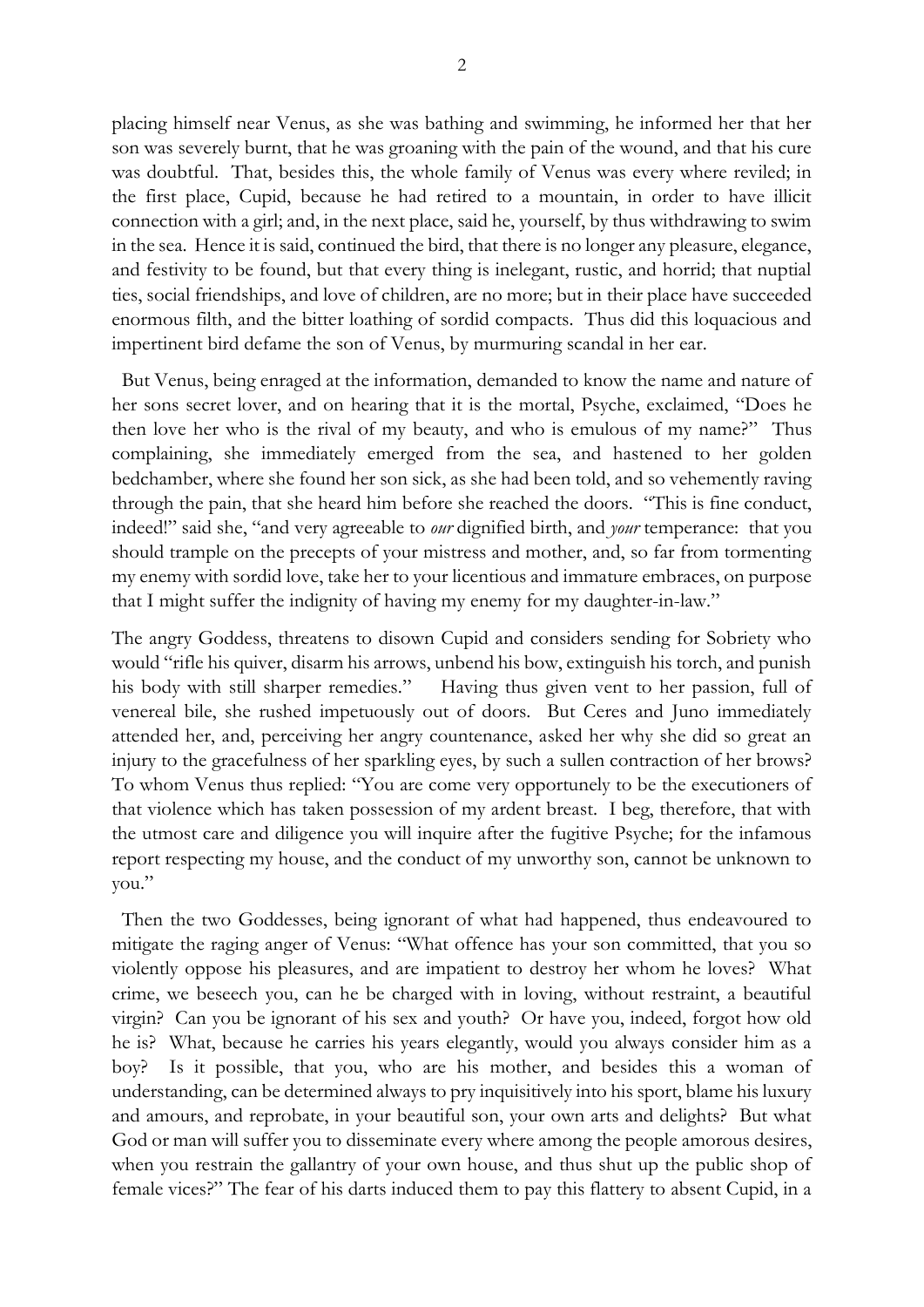gracious patronage of his cause. But Venus, indignant that her injuries were thus ridiculously treated, with haughty mien and hasty step, passed on to the ocean.

\* \* \* \* \*

 In the meantime, Psyche was driven about from place to place, variously wandering, and with restless mind enquiring after her husband; her desire of finding him increasing in proportion to the difficulty of the search. For, though she had incurred his anger, she hoped she should be able to appease him by suppliant prayers, if she could not allure him by the tender blandishments of a wife. Perceiving, therefore, a temple on the summit of a lofty mountain, "How can I tell," said she, "but this may be the residence of my lord;" and immediately she directed her hasty steps thither, incited by hope and desire, though spent with unceasing toil. And now, having gained the highest ridges of the mountain, she enters the temple, in which she saw ears of corn, some of which lay in a heap, some were twisted into garlands, and some were mingled with ears of barley. Here, likewise, were scythes, and all the instruments of harvest, but scattered in a confused and careless manner, and thrown, as is usually the case in the heat of summer, out of the weary hands of the reapers.

 Psyche, on seeing this confusion, carefully separated the mingled heaps, and properly arranged them, when separated, believing that she ought not to neglect the temples and ceremonies of any divinity, but that she should implore the benevolent pity of all the Gods. The bountiful Ceres, whose temple this was, finds her thus anxiously and sedulously employed, and addresses her, at a distance, as follows: "Alas! miserable Psyche, Venus, full of rage and indignation, inquires after thy footsteps with anxious search, dooms thee to the most severe punishment, and importunately demands revenge, with all the powers of her divinity. Canst thou therefore now busy thyself about my affairs, or think of any thing else but thy own safety?"

 Then Psyche, throwing herself at the feet of the Goddess, watering them with abundant weeping, and sweeping the ground with her dishevelled locks, entreated pardon of her divinity with numerous prayers. "I beseech thee," says she, "by thy fruit-bearing right hand, by the joyful ceremonies of harvest, by the occult sacred concerns of the cistæ, by the winged car of thy ministrant dragons, the furrows of the Sicilian soil, the rapacious chariot, and the detaining earth, by the dark descending ceremonies attending the marriage of Proserpine, and the ascending rites which accompanied the luminous discovery of thy daughter, and by other arcana which Eleusis, the Attic sanctuary, conceals in profound silence, support the soul of Psyche thy suppliant! Suffer me to conceal myself in that heap of corn, for a few days, till the raging anger of so great a Goddess is mitigated by time; or at least permit me to stay here till my bodily powers, weakened by long-continued labour, become invigorated by an interval of rest."

To this prayer Ceres thus replied: "I am moved by your weeping supplications, and desire to assist you; but I cannot with propriety incur the displeasure of a kindred Goddess, to whom I am united by an ancient league of friendship. Depart, therefore, from this temple immediately, and take in good part my not detaining and making you a prisoner."

 Psyche, being thus repulsed, contrary to her hopes, and oppressed with a double sorrow, retired from the temple, and in a dark grove of the valley, beneath the mountain, beheld a fane of elegant structure; and, unwilling to omit any way, though dubious, which might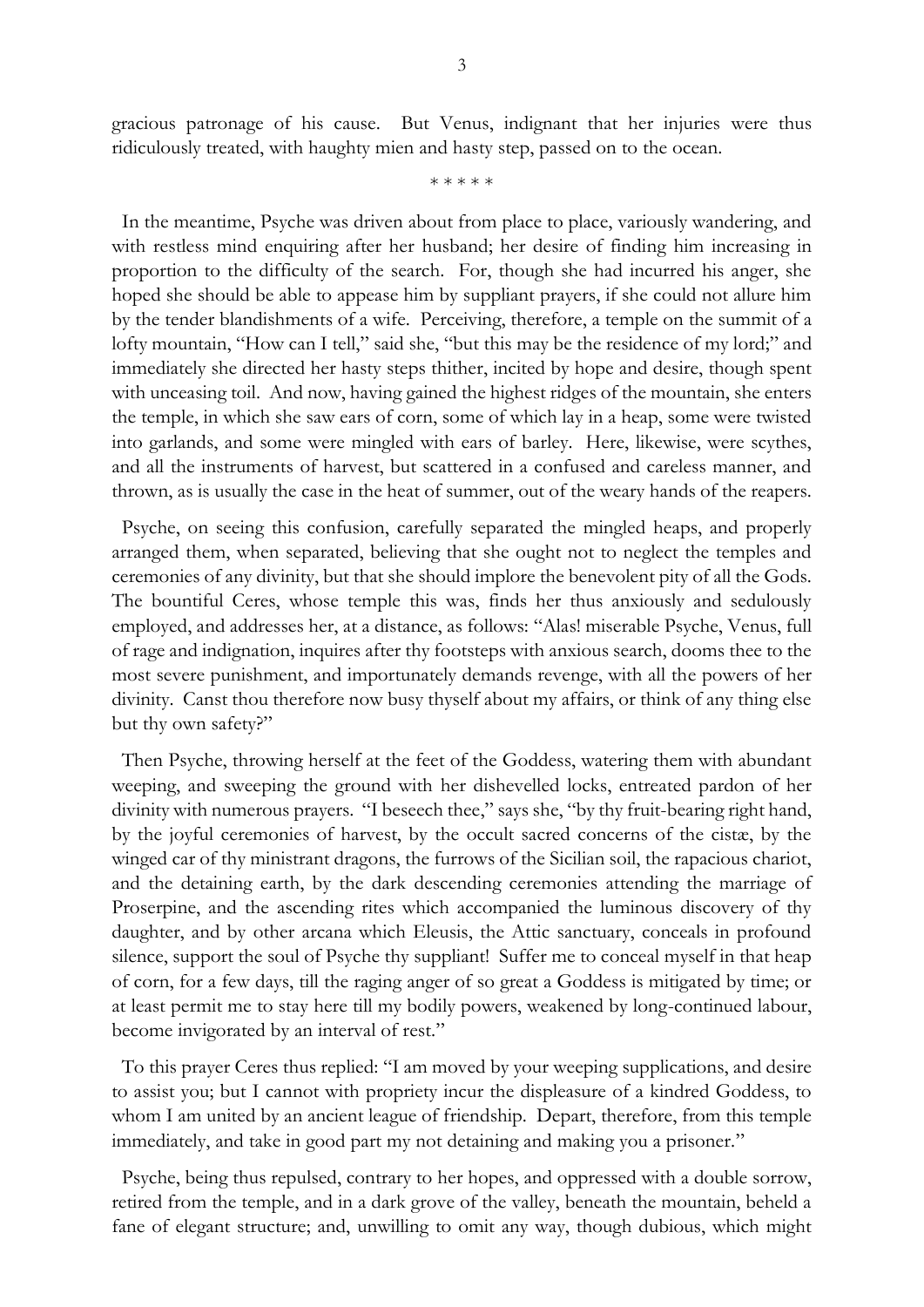lead to better hope, and determined to implore the pardon of every God, she suppliantly approached the sacred doors. Here she perceived splendid gifts, and parts of garments interwoven with golden letters, fixed to the branches of the trees, and the pillars of the temple; the letters signifying, that these were votive offerings for benefits received, and exhibiting the name of the Goddess to whom they were dedicated.

 Then Psyche, throwing herself on her knees, and embracing the altar, having first wiped away her tears, thus prayed: "O sister and wife of the mighty Jupiter! O thou whom all the east venerates under the name of Zygia, and all the west denominates Lucina! be thou, Juno, the saviour in this my extreme misfortune, and deliver me, weary with the toils of such long-continued labours, from the fear of my present impending danger; for I know that thou art accustomed voluntarily to relieve the distresses of the pregnant."

 Juno immediately presented herself to Psyche supplicating, in all the august dignity of her divinity, and said, "I would most willingly have my daughter-in-law, Venus, yield to your prayers; but decency will not permit me to act contrary to the will of Venus, whom I have always loved as my own daughter. Besides, the law forbids me to receive into my protection any fugitive servant, without the consent of her mistress."

 But Psyche, now terrified with this second shipwreck of her fortune, and despairing of being able to recover her volatile husband, having laid aside all hope of safety, thus consulted with her own thoughts. "What other relief for my sorrows can now be either attempted or procured since even Goddesses cannot, though willing, afford me assistance? To what place shall I again direct my wandering steps, when entangled in such inextricable nets? Concealed in what habitations or darkness, can I escape the inevitable eyes of the mighty Venus? My soul, bravely renounce all thy vain little hopes, voluntarily surrender thyself into the hands of thy mistress, and try, though late, to mitigate her rage by the modesty of thy behaviour. Besides, thou mayest perhaps find him in the house of his mother, whom thou hast so long sought for in vain." Being thus prepared to enter on her dubious duty, or rather certain destruction, she considered with herself how she should begin her supplications to Venus.

 Venus, meanwhile had directed her steps to the royal palace of Jupiter, and proudly demanded the necessary assistance of the vocal God Mercury, asking him to proclaim news of her runaway slave, clearly describing the marks by which she may be known, that no one may plead ignorance for the crime of unlawfully concealing her." At the same time, she gave him a small volume, in which the name of Psyche was written, and every other particular respecting her, after which she immediately returned home. Nor was Mercury negligent in the performance of her commands; for, running every where, through all nations, he cried her in the following words: "If any one can seize in her flight, or discover where a fugitive king's daughter, a servant of Venus, and of the name of Psyche, lies concealed, let him or her repair to Mercury, the crier, at the temple or Venus Murtia, and receive, as a reward of the discovery, seven sweet kisses from Venus herself, and one exquisitely delicious touch of her charming tongue."

 Mercury having thus executed the proclamation of Venus, Psyche abandoned all thoughts of any farther delay. And now, as she approached the gates of her mistress, she was met by one of the servants of Venus, named Custom, who immediately exclaimed, as loud as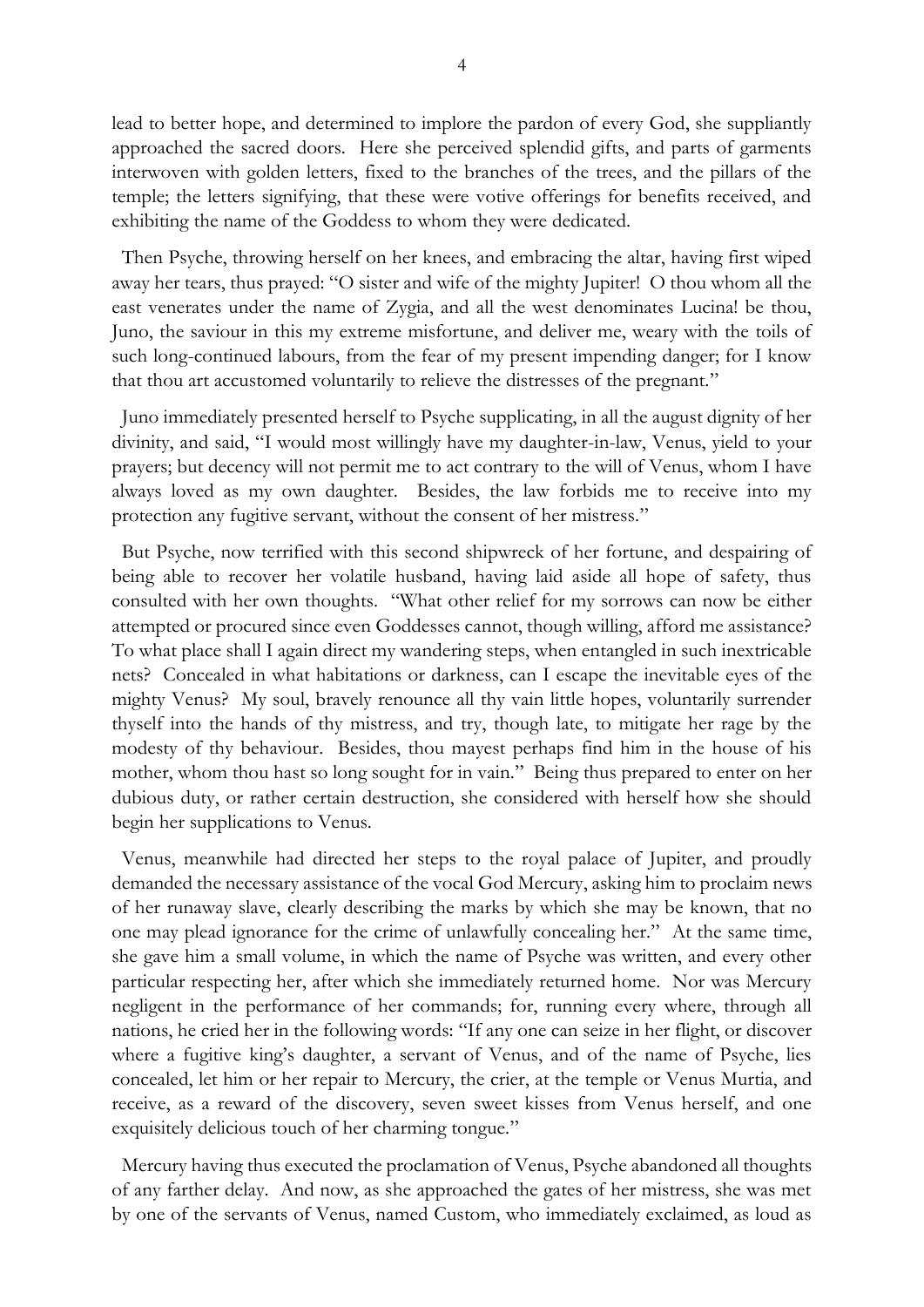she was able, "At length, then, most wicked slave, do you begin to know that you have a mistress? And do you likewise pretend to be ignorant of the great fatigue we have endured in endeavouring to find you out? But it is well that you have fallen into my hands; for now you have entered within the very gates of purgation, to receive, without delay, the punishment of such obstinacy."

 After she had thus reviled Psyche, she audaciously twisted her hands in her hair, and dragged her along without resistance. But Venus, as soon as she beheld her thus brought into her presence, burst into a loud laugh, such as agitates those who are transported with vehement rage; and, shaking her head, "At length," says she, "have you thought proper to come and pay your respects to your mother-in-law? Or did you rather come to see your sick husband, who is yet dangerously ill through the wound which you gave him? But take courage, for your reception will be such as a good mother-in-law ought to give. Where then," said she, "are my servants Solicitude and Sorrow?" These, immediately attending, in obedience to the commands of their mistress, scourged and inflicted other torments on the miserable Psyche, and afterwards brought her again into the presence of Venus.

 Then Venus, again laughing: "Behold," said she, "her swelling belly moves my compassion, since it is through this that she is to make me a happy grandmother. Happy, indeed, am I, who, in the very flower of my age, shall be called a grandmother! And the son of a vile slave shall be dignified with the appellation of the grandson of Venus! Though, indeed, I foolishly call him my grandson, for marriages unequal, and, besides this, made in a village, without any witnesses, and without the father's consent, can never be deemed legitimate; so that thy offspring must be a bastard, even if I should suffer thee to bring him into the light."

 Having severely chastised her in various ways, she then took wheat, barley, millet, poppy-seed, vetches, lentils, and beans, and, mixing them into one globular heap, she thus spoke to her: "You seem to me a servant so deformed, as to be incapable of deserving your lover by any other means than the diligent performance of menial employments. I will, therefore, myself make trial of your abilities as a housewife. Take and separate this mass of seeds, and having properly disposed the several grains apart from each other, give me a proof of your expedition, by finishing the task before evening." Thus spoke Venus, and immediately after departed to a wedding supper.

 But Psyche, astonished at the prodigious command, sat silent and stupid, without moving a hand to the disordered and inextricable mass. Then a little ant, a native of the fields, vehemently commiserating such prodigious difficulty and labour, and execrating the stepmother's cruelty towards the wife of the mighty God Cupid, rapidly summoned together the populous tribe of neighbouring ants, and thus addressed them: "Take pity, ye active nurslings of the all-parent earth! Take pity, and with prompt celerity, assist the wife of Love, a beautiful young woman, who is now in a dangerous situation."

 Immediately the six-footed people rushed forth to her assistance in undulating tribes, and with the utmost diligence separated the whole heap, grain by grain, and, having properly sorted the confusedly mingled species, rapidly vanished from her sight.

 But Venus, on the commencement of night, returns from the nuptial banquet, moist with wine, fragrant with rich ointments, and having her body elegantly bound with shining roses.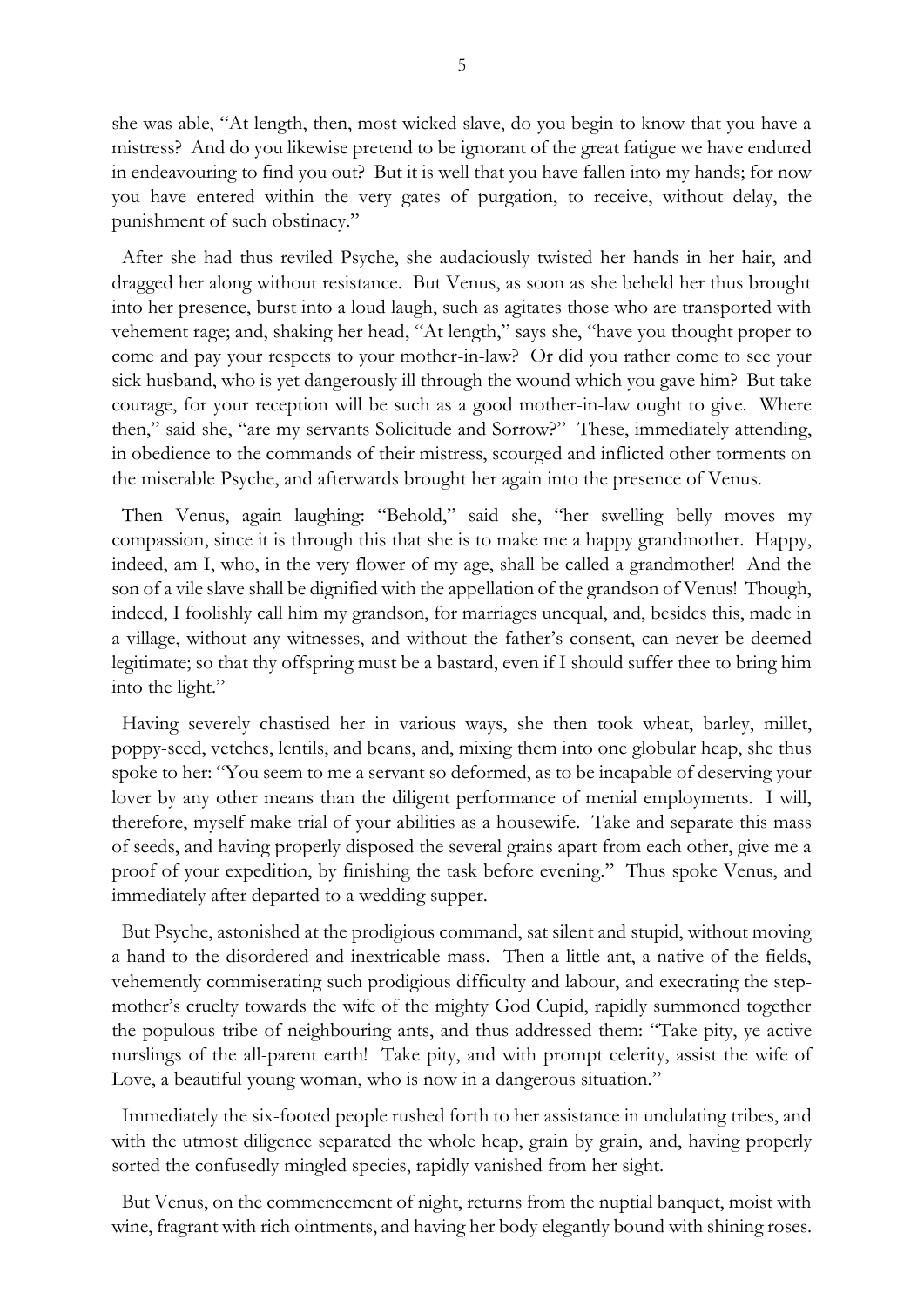And as soon as she saw the diligence which had been exerted on the wonderful labour, "Most vile creature," said she, "this is not the work of your hands, but of his whom, to your own and his misfortune, you have pleased;" and, throwing her a piece of household bread, she retired to rest.

 In the meantime, Cupid was very closely confined to his bedchamber, in the interior part of the house, partly lest he should injure his wound by petulant luxury, and partly lest he should associate with his beloved. Thus the lovers, being separated from each other under one roof, passed away, exhausted with grief, the cruel night. But as soon as Aurora had ushered in the morning, Venus having called Psyche, thus addressed her: "Do you perceive yonder grove which stretches itself to a considerable distance along the margin of a river, whose deepest whirlpools look down upon a neighbouring fountain? There shining sheep of a golden colour wander about, feeding without a shepherd. I think it fit that you should bring me immediately a flock of that precious wool, whatever may be the difficulty of procuring it."

 Psyche willingly rose, not with any intention of executing this command, but to procure rest from her misfortunes, by hurling herself headlong from the rock into the river. But when she came to the brink, a reed, the sweet nurse of music, being divinely inspired, thus prophetically spoke in soft and harmonious murmurs: "Psyche! exercised in mighty sorrows, neither pollute my sacred waters by thy most miserable death, nor yet venture to approach the formidable sheep on the opposite bank, while, borrowing heat from the burning radiance of the sun, they are transported with savage rage, and are the destruction of mortals, either by their sharp horns, stony foreheads, or venomous bites. But when the meridian sun has driven the cattle to the shade, and the serene spirit of the flood lulled them to rest, then you may hide yourself under yonder lofty plane tree, which drinks of the same river with myself, and as soon as the sheep have mitigated their fury, on shaking the leaves of a neighbouring grove, you will find the woolly gold every where sticking to the roots of the trees." Thus the simple and humane reed taught the wretched Psyche how to accomplish this dangerous enterprise with safety.

 Psyche, therefore, observing all the directions, found her obedience was not in vain, but returned to Venus with her bosom full of the delicate golden fleece. Yet she was not able to procure the approbation of her mistress by this her second perilous labour. But Venus, smiling bitterly with severe eyebrows, thus addressed her: "I am not ignorant that you are not the performer of this task also; but I will now try whether you are endued with a courageous mind and singular prudence. Do you see the summit of yonder lofty mountain, from which the dusky waters of a black fountain fall, and which, confined in the channel of the neighbouring valley, irrigate the Stygian marshes, and supply the hoarse streams of Cocytus? Bring me immediately in this little urn, liquid dew drawn from the most inmost influx of the lofty fountain." Thus speaking, she gave her a vessel of polished crystal, and at the same time threatened her more severely than before.

 But Psyche, with the utmost celerity, ascended to the very summit of the mountain, presuming that there at least she should find the period of her most miserable life. However, when she arrived at the confines of the vertex, she saw the deadly difficulty of the vast undertaking. For a rock enormously lofty, and inaccessibly rugged, vomited from its middle the horrid waters of the fountain, which, immediately falling headlong in winding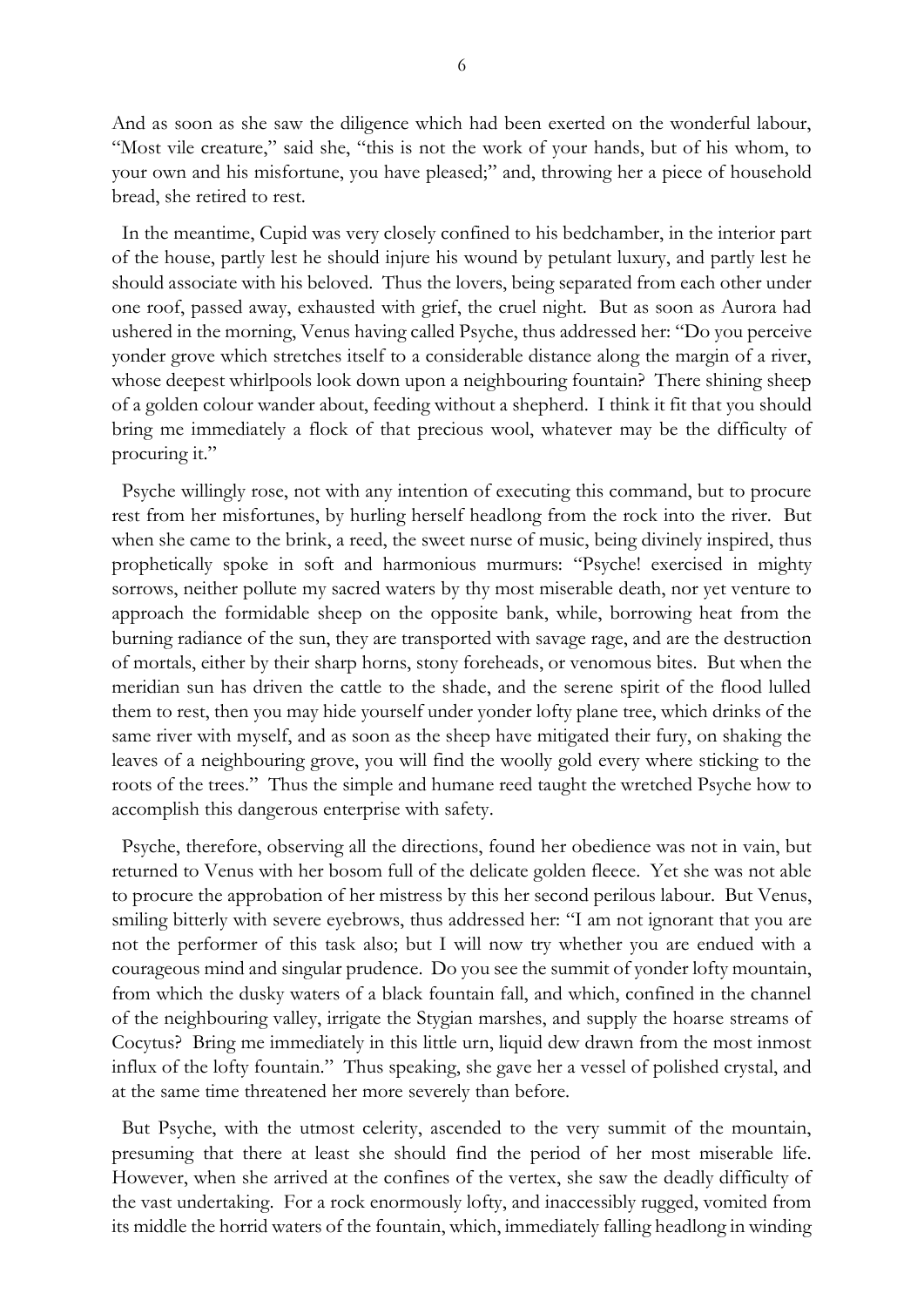streams, rushed suddenly through a narrow channel into the neighbouring valley. On the right and left hand they creep through hollow rocks, over which fierce dragons stretch out their long necks, and with unwinking vigilance keep a perpetual watch. And now the vocal waters shook themselves, and exclaimed as they rolled along, "Depart; what do you attempt? Look and see what you do; take care, fly, or you will perish."

 Psyche, therefore, petrified through the impossibility of accomplishing the task, though she was present in body, was absent in mind, and being perfectly buried under the huge bulk of the inextricable danger, was even deprived of the benefit of tears, the last solace of the wretched. But the sorrow of the innocent soul is not concealed from the penetrating eyes of Providence. For the rapacious eagle, that royal bird of Jupiter, on a sudden flew to her with expanded wings, calling to mind his ancient obligations to Cupid, for enabling him to elevate to heaven the Phrygian cup-bearer [Ganymedes] to Jupiter; and reverencing the divinity of Cupid, in the labours of his wife, deserted the lofty paths of Jupiter, and bringing with him seasonable assistance, thus addressed her: "Can you, in other respects of an undesigning disposition, and unexperienced in attempts of this kind, ever hope to steal one drop of this most holy and no less terrible fountain? Have you not heard, at least, that these Stygian waters are formidable even to Jupiter himself, and that as you swear by the divinity of the Gods, so they are accustomed to swear by the majesty of Styx?**<sup>1</sup>** But give me that little urn." Immediately, therefore, taking it in haste, and poising it on his moving wings, he sailed between the cheeks of raging teeth, and the three-forked vibrating tongues of the dragons, and steering his course to the right and to the left, drew off the reluctant waters, which previously admonished him that he might depart in safety, because he pretended Venus herself wanted some of the water, and had ordered him to procure it. And on this account, his access to the fountain was facilitated.

 Psyche, therefore, joyfully receiving the full urn, returned with the utmost celerity to Venus. Yet she was not able, even by the accomplishment of this dangerous enterprise, to appease the anger of the raging Goddess. For, threatening her with still more severe endurance, she thus addressed her, a smile, the harbinger of ruin, accompanying her words: "You appear to me to be a profound and malevolent magician, or you never could with so much dexterity have performed my commands: but there is one task more, my dear, which you ought to perform. Take this box, (she immediately gave it her), and direct your course to the infernal regions and the deadly palace of Pluto. Then presenting the box to Proserpine, say, Venus requests you to send her a small portion of your beauty, at least as much as may be sufficient for one short day; for she has consumed all the beauty she possessed, through the attention which she pays to her diseased son. But return with the utmost expedition; for it is necessary that I should adorn myself with this beauty of Proserpine, as I must go to the theatre of the Gods."

 Psyche was now truly sensible, that she was arrived at the extremity of her evil fortune; and clearly perceived that, all further pretences being laid aside, she was impelled to immediate destruction, since she was forced to direct her steps to Tartarus and the shades below. Hence, without any farther delay, she ascended a lofty tower, that she might from

-

**<sup>1</sup>** Styx, considered according to its first subsistence, appears to me to be that cause by which divine natures retain an immutable sameness of essence. The immutability, therefore, of divine energy, is signified by the Gods swearing by Styx.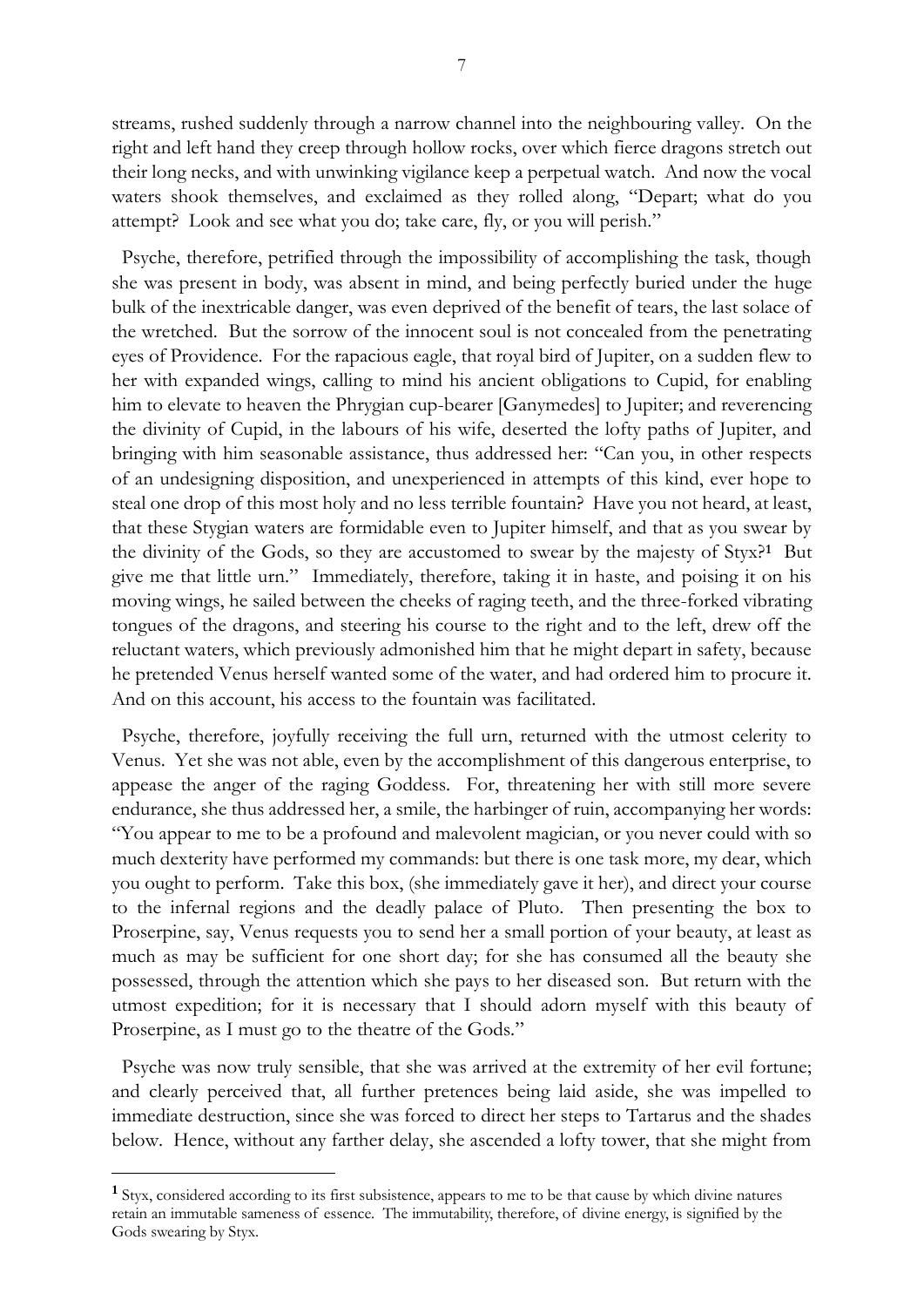thence hurl herself headlong: for she considered that she should thus descend by a straight road, and in a beautiful manner, to the infernal regions. But she was no sooner arrived there, than the tower suddenly addressed her in the following words:

 "Why, O miserable creature, dost thou seek to destroy thyself by falling headlong from hence? And why dost thou rashly sink under this thy last danger and endurance? For as soon as thy breath shall thus be separated from thy body, thou wilt indeed descend to profound Tartarus, but canst not by any means return from thence. Listen, therefore, to me. Near Lacedæmon, concealed in devious places, seek Tenarus; for there you will find the cavity through which Pluto breathes, and the impassable road presents itself to the view through the yawning gates. As soon as you have passed the threshold of this cavity, you proceed in a direct path to the palace of Pluto. You ought not, however, to pass through those shades with empty hands, but should take a sop of barley bread, soaked in hydromel, in both your hands, and in your mouth two pieces of money. And now, when you have accomplished a good part of your deadly journey, you will meet a lame ass laden with wood, with a driver as lame as himself, who will ask you to reach him certain cords to fasten the burden which has fallen from the ass; but be careful that you pass by him in silence. Then, without any delay, proceed till you arrive at the dead river, in which Charon, immediately demanding his fee, in his patched boat ferries over the passengers to the farthest shore.

 "To this squalid old man give one of the pieces of money which you carry with you; yet in such a manner, that he may take it with his own hand from your mouth. While you are passing over the sluggish river, a certain dead old man, floating on its surface, and raising his putrid hand, will entreat you to take him into the boat. However, be careful that you are not influenced by an unlawful piety. Having passed over the river, and proceeded to a little distance from thence, certain old women, weaving a web, will request you to lend them a helping hand; but it is not lawful for you to touch the web. For all these, and many other particulars, are snares prepared for you by Venus, that you may drop one of the sops out of your hands. But do not suppose that this would be a trifling loss; since the want of only one of these sops, would prevent your return to light. For a huge dog, with three necks, and heads sufficiently large, fierce, and formidable, barking with his thundering jaws, terrifies in vain the dead, whom he cannot injure; and always watching before the threshold and black palace of Proserpine, guards the empty house of Pluto. Having appeased this dog with one of your sops, you may easily pass by him, and then you will immediately enter into the presence of Proserpine herself, who will receive you in a very courteous and benignant manner, desire you to repose yourself on a soft seat, and persuade you to partake of a sumptuous banquet. But seat yourself on the ground, and having asked for a piece of common bread, eat it. Then telling your message, and receiving what you came for, bribe the cruelty of the dog by the remaining sop. Afterwards, having given to the avaricious ferryman the piece of money which you have reserved, and passed his river, you will return to the choir of the celestial stars. But, above all things, I think you should particularly be cautious not to open or even look on the box which you carry, or explore that concealed treasury of divine beauty." In this manner the propitious tower delivered its prophetic admonitions.

 Psyche, therefore, without delay, proceeded to Tenarus, and taking in a proper manner her pieces of money and her sops, ran down the infernal avenue. Here, having passed by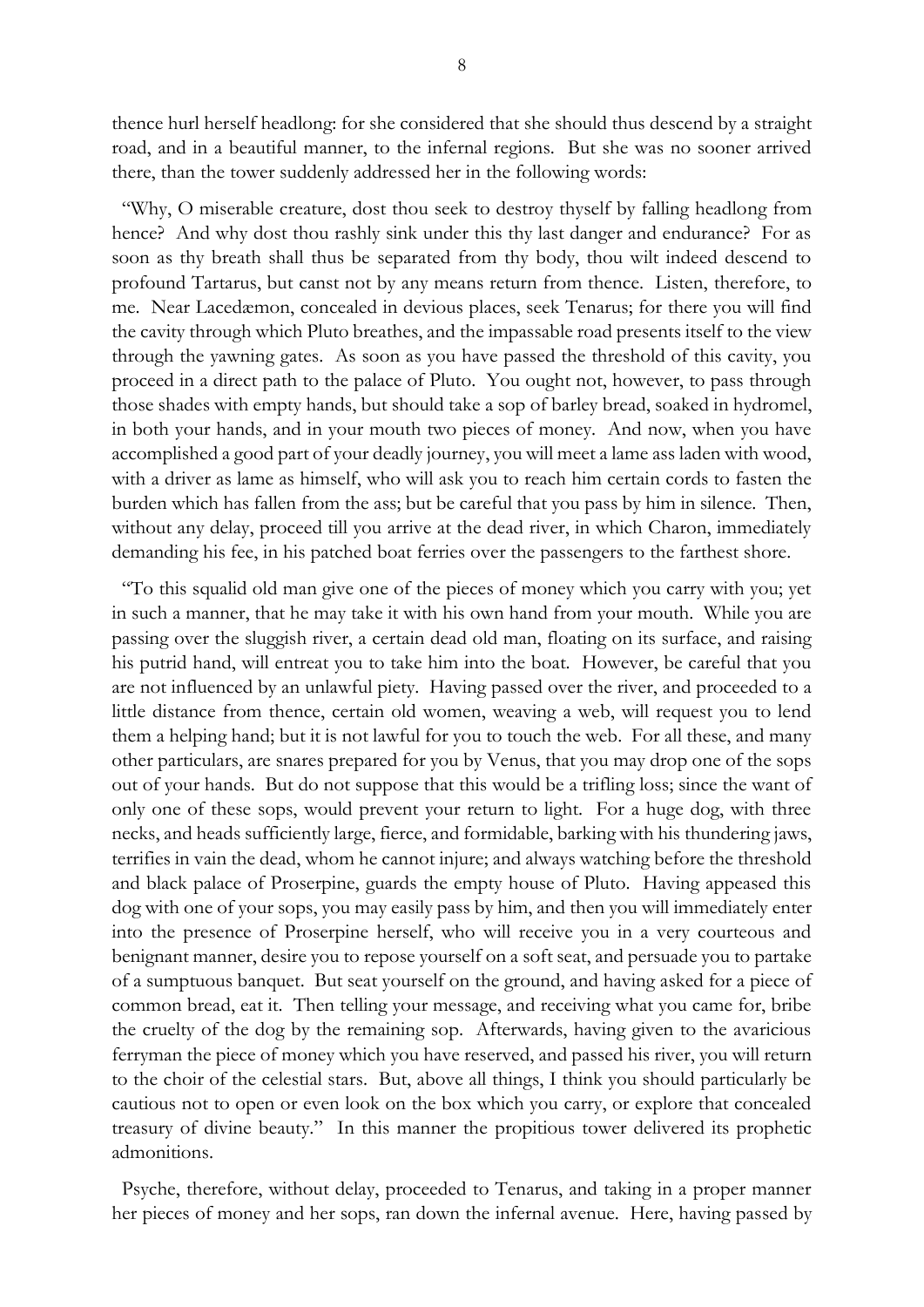the lame ass in silence, given the ferryman his fee, neglected the entreaties of the floating corpse, despised the fraudulent prayers of the spinsters, and lulled the rage of the horrid dog with a sop, she penetrated the palace of Proserpine. Nor did she accept the delicate seat or delicious banquet; but humbly sat at the feet of Proserpine, and being contented with a piece of common bread, delivered her embassy from Venus. Immediately after this, she received the box secretly filled and shut; and having barred the barking of the dog by the fraud of the remaining sop, and given the ferryman the other piece of money, she returned from the infernal regions much more vigorous than before. Then again enjoying and adoring the fair light of day, though she was in haste to finish her errand, she was seized with a rash curiosity: "Behold," said she, "what a foolish bearer am I of divine beauty, who do not even take the least portion of it, that I may by this means appear pleasing in the eyes of my beautiful lover." As she ended this soliloquy, she opened the box; but it contained no beauty, nor indeed any thing but an infernal and truly Stygian sleep, which being freed from its confinement, immediately invades her, oppresses all her members with a cloud of profound sleep, and detains her, fallen down in the very place where she opened the box; so that she lay motionless, and nothing else than a sleeping corpse.

 But Cupid, being now recovered of his wound, and not enduring the long absence of his Psyche, gliding through the narrow window of the bedchamber in which he was confined, and having his wings invigorated by repose, flew far more swiftly than before; and dispelling the sleep from the prying fair, and again concealing it in its ancient seat, the box, roused Psyche with an innoxious touch of one of his arrows. "And behold," said he, "miserable creature, thou wouldst again have perished by a similar curiosity. Now, however, strenuously perform the task imposed on thee by my mother, and I myself will take care of the rest." Having thus spoke, the lover raised himself on high with the rowing of his wings, and Psyche immediately carried the present of Proserpine to Venus.

 In the meantime, Cupid, wasting away through excess of love, and dreading the sudden severity of his mother, returns to his armoury, and having with rapid wings penetrated the summit of heaven, supplicates the mighty Jupiter, and defends his cause. Then Jupiter, stroking the little cheeks of Cupid, and kissing his hand, thus addressed him: "Though you, my son, endued with the authority of a master, never pay me that reverence which has been decreed me by the synod of the Gods, but perpetually wound this breast of mine, by which the laws of the elements and the revolutions of the stars are governed, injuring my reputation and fame by base adulteries, and sordidly changing my serene countenance into serpents, fire, wild beasts, birds, and cattle; yet remembering my own moderation, and that you have been nursed in these hands of mine, I will accomplish all that you desire."

 Having thus spoke, he ordered Mercury immediately to summon all the Gods to attend; the celestial theatre being immediately filled, lofty Jupiter, sitting on his sublime throne, thus addressed the assembly of Gods: "Ye conscript Gods, whose names are registered in the white roll of the Muses, you are all well acquainted with that youth whom I have reared with my own hands, and the fiery impetus of whose first years I thought would have been restrained by some bridle or other. It is sufficient that he is every day defamed in conversation, for the adulteries and all manner of corruption of which he is the cause. Every occasion of this is to be taken away, and his puerile luxury ought to be bound in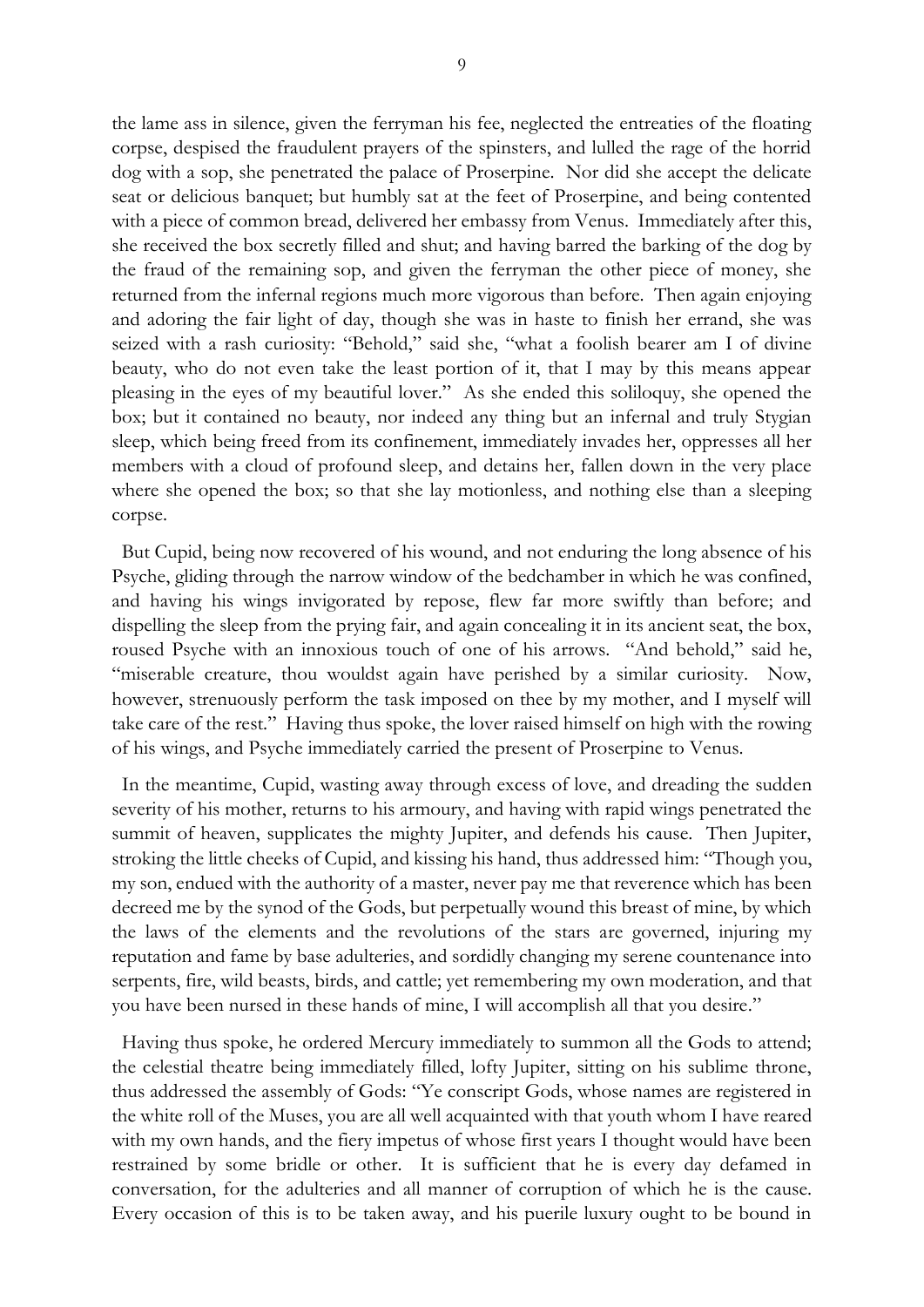nuptial fetters. He has made choice of a girl, and deprived her of her virginity. Let him, therefore, hold her, let him possess her, and embracing Psyche, always enjoy the object of his love." Then turning his face to Venus, "Nor do you, my daughter," said he, "be sorrowful on this occasion, nor fearful that your pedigree and rank will be disgraced by a mortal marriage; for I will now cause the nuptials not to be unequal, but legitimate, and agreeable to the civil law." Immediately after this, he ordered Mercury to bring Psyche to Heaven; and as soon as she was arrived, extending to her a cup of ambrosia, "Take this," said he, "Psyche, and be immortal; nor shall Cupid ever depart from thy embrace, but these nuptials of yours shall be perpetual."

 Then, without delay, the wedding supper was served in great abundance. The husband, reclining at the upper end of the table, embraced Psyche in his bosom; and in this manner, Jupiter was seated with Juno, and after them, the other Gods and Goddesses in their proper order. Then Jupiter was presented with a bowl of nectar, which is the wine of the Gods, by that rustic youth [Ganymedes], his cup-bearer; but Bacchus supplied the rest. Vulcan dressed the supper; the Hours purpled over every thing with roses, and other fragrant flowers; the Graces scattered balsam; the Muses sung melodiously; Apollo accompanied the lyre with his voice; and Venus beautifully danced with steps in unison with the delightful music. Thus Psyche came lawfully into the hands of Cupid; and, at length, from a mature pregnancy, a daughter was born to them, whom we denominate Delight.

\* \* \* \* \*

Some mythological and philosophical keys

**The two sisters:** "The descent of the soul into body separates it from divine souls, from whom it is filled with intelligence, power, and purity, and conjoins it with generation, and nature, and material things, from which it is filled with oblivion, wandering, and ignorance. For, in its descent, multiform lives and various vestments grow upon it, which draw it down into a mortal composition, and darken its vision of real being. It is requisite therefore that the soul which is about to be led properly from hence to that ever-vigilant nature, *should amputate those second and third powers which are suspended from its essence*, in the same manner as weeds, stones and shells, from the marine Glaucus; should restrain its externally proceeding impulses, and recollect true beings and a divine essence, from which it descended, and to which it is fit that the whole of our life should hasten." (Proclus on the *First Alcibiades*, 234)

The second and third powers, Proclus explains, are the irrational nature and the *proaetic* part – that part which deliberates and makes choices about things which lie immediately within reach of our power to effect. This last may appear to be a most precious power – it is what we call freewill – but freewill, as useful and as necessary as it is for the soul as she deals with material life which for the human organism is full of choices, is not the power by which we reunite with the divine Eros. Freewill is involved with good and evil, but pure will is simply an engagement with the good alone.

**Psyche and the anger of Venus**. Synesius alludes to this part of the fable in the following passage from his admirable book *On Dreams*: "When the soul descends spontaneously to its former life, with mercenary views, it receives servitude as the reward of its mercenary labours. But this is the design of descent, that the soul may accomplish a certain servitude to the nature of the universe, prescribed by the laws of Adrastia, or inevitable fate. Hence when the soul is fascinated with material endowments, she is similarly affected to those who, though free born, are, for a certain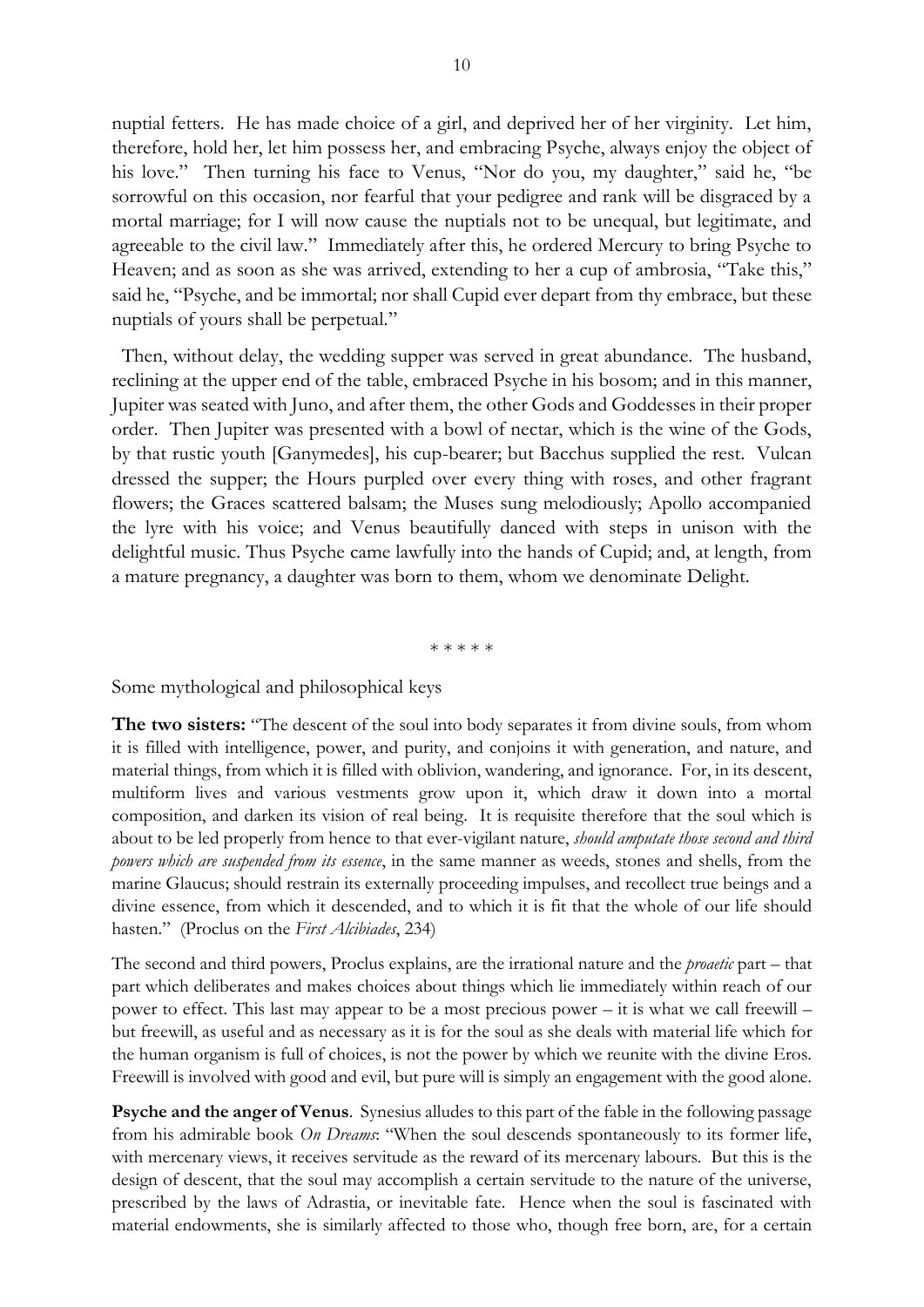time, hired by wages to employments, and in this condition captivated with the beauty of some female servant, determine to act in a menial capacity under the master of their beloved object. Thus, in a similar manner, when we are profoundly delighted with external and corporeal goods, we confess that the nature of matter is beautiful, who marks our assent in her secret book; *and if,* 

*considering ourselves as free, we at any time determine to depart, she proclaims us deserters, endeavours to bring us back, and openly presenting her mystic volume to the view, apprehends us as fugitives from our mistress*. Then, indeed, the soul particularly requires fortitude and divine assistance, as it is no trifling contest to abrogate the confession and compact which she made. Besides, in this case force will be employed; for the material inflicters of punishments will then be roused to revenge by the decrees of fate against the rebels to her laws." Venus is here understood to signify the nature of outward manifestation (for, says Plato in the *Phaedrus* writes that "Beauty alone is allotted the privilege of being the most apparent and lovely of all things") and Psyche is that intellectual being which carries its nature into the manifested world.

**Appeals to Ceres (Demeter) and Juno (Hera)**: The wandering across the mundane world by the soul would be never ending if she did not transform the various experiences gained into spiritual lessons. The word must be seen as a divine drama for as was often said by the sages of the Platonic tradition, "all things are full of the Gods" – this was, perhaps, the first message to those who were initiated in the Mysteries of Eleusis. It was necessary, then, for Psyche to approach the temple of Ceres, the presiding Goddess of the Mysteries, and make her appeal in the explicit terms of the rituals of the Eleusinian sanctuary: the blessing of the Goddess is given without any active opposition to the will of Venus – the gift of the mysteries is not to remove the trials of life, but to allow them to be seen in a greater frame.

Hera is the great "pushing principle" – it is she who pushes the soul into the world in order to perform the heroic quest. Heracles (literally "the glory of Hera") is forced into performing the round of 12 labours by her stratagems and Jason is encouraged to pursue the Golden Fleece by the inspiration of the Goddess. Proclus, in his *Scholia on the Cratylus* writes, " Homer says 'Fair-eyed venerable Hera sent the sun to the streams of the ocean,' for he calls the thick cloud produced by Hera, the setting of the sun. The assertion likewise that the end of this name will be conjoined with the beginning, if any one frequently repeats the name of the goddess, evinces the conversion of rational souls to her which proceed from her . . ." She presides over childbirth for the same reason.

**Four tests.** The trials and actions move to a different level once Psyche has presented herself to her tutelary Goddess. There are four labours set before her: the sorting of seeds, the gathering of the golden fleece; the capture of the Stygian waters, and the descent into Hades to beg a portion of Persephone's "beauty". How are we interpret them? From one point of view they follow the trajectory of dialectic which is primarily of question of "division and collection" (for she divides the mass of seeds – the living core of things – and collects the golden fleece of the sheep). Proclus says in his *Commentary on the Parmenides*, "The science of dialectic (as understood by Plato) is that which relates everything to real being, which collects and divides according to genera and species, and which in the *Republic* (511c) is called "an arduous undertaking" and (510c) "is that where the soul proceeds from hypothesis to an unhypothetical principle, and without those images about it, *by the species themselves*, makes its way through them." But what are the "species themselves" that Proclus speaks about – they are the real beings which reside in the eternal order of existence, and which transcend the syllogistic reasoning of dianoia (discursive reason) – hence the Eagle of Zeus (or Jupiter) alone can negotiate with the Stygian waters, which are, as Taylor notes, the profoundly immutable. And beyond the being of eternity lies the super-essential unities